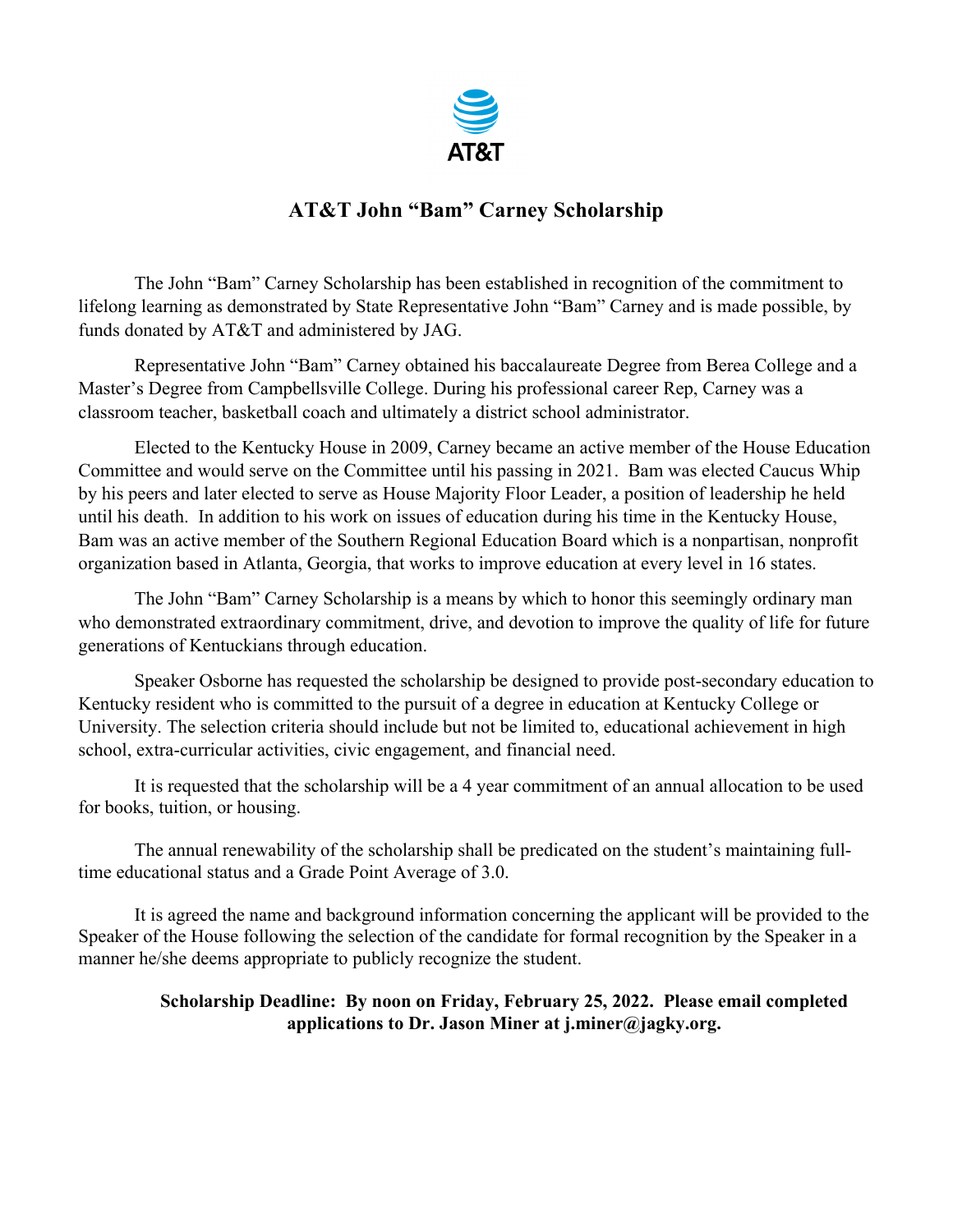# Application for the John "Bam" Carney Scholarship

| Student's Name:                                                                                                       |                                                                                                                                                                                                                                                                                                                                                                                                                                                                                                                                |
|-----------------------------------------------------------------------------------------------------------------------|--------------------------------------------------------------------------------------------------------------------------------------------------------------------------------------------------------------------------------------------------------------------------------------------------------------------------------------------------------------------------------------------------------------------------------------------------------------------------------------------------------------------------------|
| Student's Address:                                                                                                    |                                                                                                                                                                                                                                                                                                                                                                                                                                                                                                                                |
| Student's E-mail:                                                                                                     |                                                                                                                                                                                                                                                                                                                                                                                                                                                                                                                                |
| High School:                                                                                                          | <u> 1989 - Johann John Stone, mars et al. 1989 - John Stone, mars et al. 1989 - John Stone, mars et al. 1989 - John Stone</u>                                                                                                                                                                                                                                                                                                                                                                                                  |
| Date of Graduation:                                                                                                   | Grade Point Average:<br><u> 1989 - Jan Barbara Barat, manala</u>                                                                                                                                                                                                                                                                                                                                                                                                                                                               |
|                                                                                                                       | Area of academic concentration in high school: __________________________________                                                                                                                                                                                                                                                                                                                                                                                                                                              |
|                                                                                                                       | Attach copy of Free Application for Federal Student Aid (FAFSA) documentation and school transcripts.                                                                                                                                                                                                                                                                                                                                                                                                                          |
|                                                                                                                       | Listing of "In School" Extra-Curricular Participation:<br>(If participation in one organization of sport for more than one year list the activity and all years for that activity on one line)                                                                                                                                                                                                                                                                                                                                 |
|                                                                                                                       | the control of the control of the control of the control of the control of the control of<br><u> 1989 - Johann John Stoff, mars and de Brasilian (b. 1989)</u>                                                                                                                                                                                                                                                                                                                                                                 |
|                                                                                                                       | the control of the control of the control of the control of the control of the control of the control of the control of the control of the control of the control of the control of the control of the control of the control                                                                                                                                                                                                                                                                                                  |
|                                                                                                                       | <u> 1990 - Paris Alexandria, primeira española (n. 1909).</u>                                                                                                                                                                                                                                                                                                                                                                                                                                                                  |
| <u> 1980 - Johann John Stein, markin fan de Amerikaansk kommunister (d. 1980)</u>                                     |                                                                                                                                                                                                                                                                                                                                                                                                                                                                                                                                |
|                                                                                                                       | the control of the control of the control of the control of the control of the control of the control of the control of the control of the control of the control of the control of the control of the control of the control                                                                                                                                                                                                                                                                                                  |
| <u> 1989 - Jan Barnett, martin de ferrer eta bainar eta baina eta baina eta baina eta baina eta baina eta baina e</u> | Listing of "Non School" Civic Engagement, including religious participation:<br>(If participation in one organization of sport for more than one year list the activity and all years for that activity on one line)<br><u> 1990 - Johann John Harry Harry Harry Harry Harry Harry Harry Harry Harry Harry Harry Harry Harry Harry Harry H</u><br><u> 1990 - Paris Alexandria, poeta e poeta especial e poeta establecera e poeta establecera e poeta establecera e</u><br><u> 1989 - Johann Barbara, martxa alemaniar arg</u> |
| <u> 1989 - Johann Barbara, martxa alemaniar arg</u>                                                                   | the control of the control of the control of the control of the control of the control of                                                                                                                                                                                                                                                                                                                                                                                                                                      |
|                                                                                                                       |                                                                                                                                                                                                                                                                                                                                                                                                                                                                                                                                |
| Scholarship?                                                                                                          | Why are you interested in receiving the John "Bam" Carney Commitment to Lifetime Learning                                                                                                                                                                                                                                                                                                                                                                                                                                      |
|                                                                                                                       |                                                                                                                                                                                                                                                                                                                                                                                                                                                                                                                                |
|                                                                                                                       |                                                                                                                                                                                                                                                                                                                                                                                                                                                                                                                                |
|                                                                                                                       |                                                                                                                                                                                                                                                                                                                                                                                                                                                                                                                                |
|                                                                                                                       |                                                                                                                                                                                                                                                                                                                                                                                                                                                                                                                                |
|                                                                                                                       |                                                                                                                                                                                                                                                                                                                                                                                                                                                                                                                                |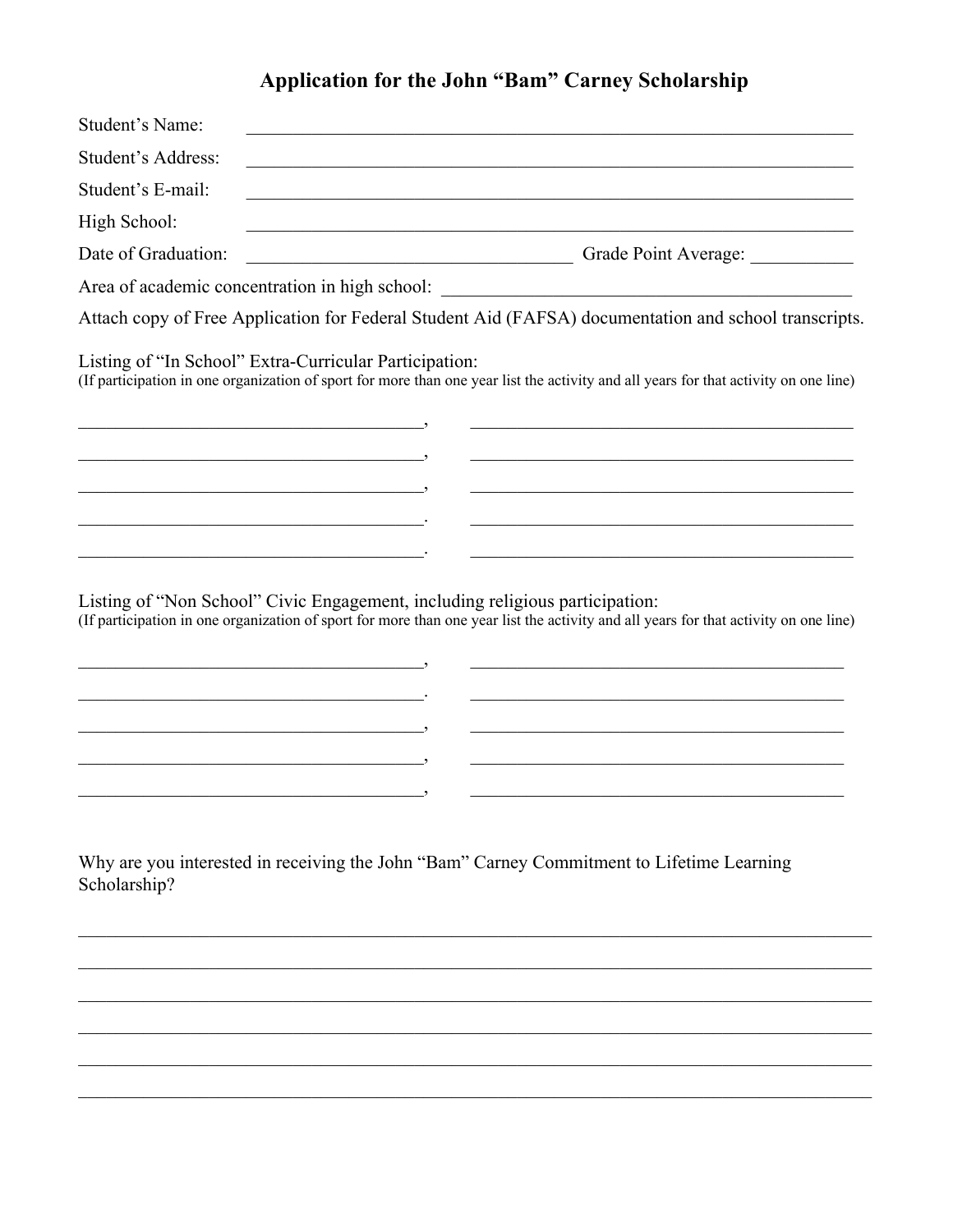| What do you perceive to be important issues facing professional educators/public servants today? |
|--------------------------------------------------------------------------------------------------|
|                                                                                                  |
|                                                                                                  |
|                                                                                                  |
| Why are you interested in a career in education or community service?                            |
|                                                                                                  |
|                                                                                                  |
|                                                                                                  |
| Where do you see yourself, career wise, in ten years?                                            |
|                                                                                                  |
|                                                                                                  |
|                                                                                                  |
| In identifying yourself, what would consider your greatest strengths and weaknesses?             |
|                                                                                                  |
|                                                                                                  |
|                                                                                                  |
|                                                                                                  |
| Name the 5-8 people who have had the greatest influence in your life.                            |

 $\overline{\phantom{a}}$ 

 $\overline{\phantom{a}}$ 

 $\overline{\phantom{a}}$ 

 $\overline{\phantom{a}}$ 

 $\overline{\phantom{a}}$ 

 $\overline{\phantom{a}}$